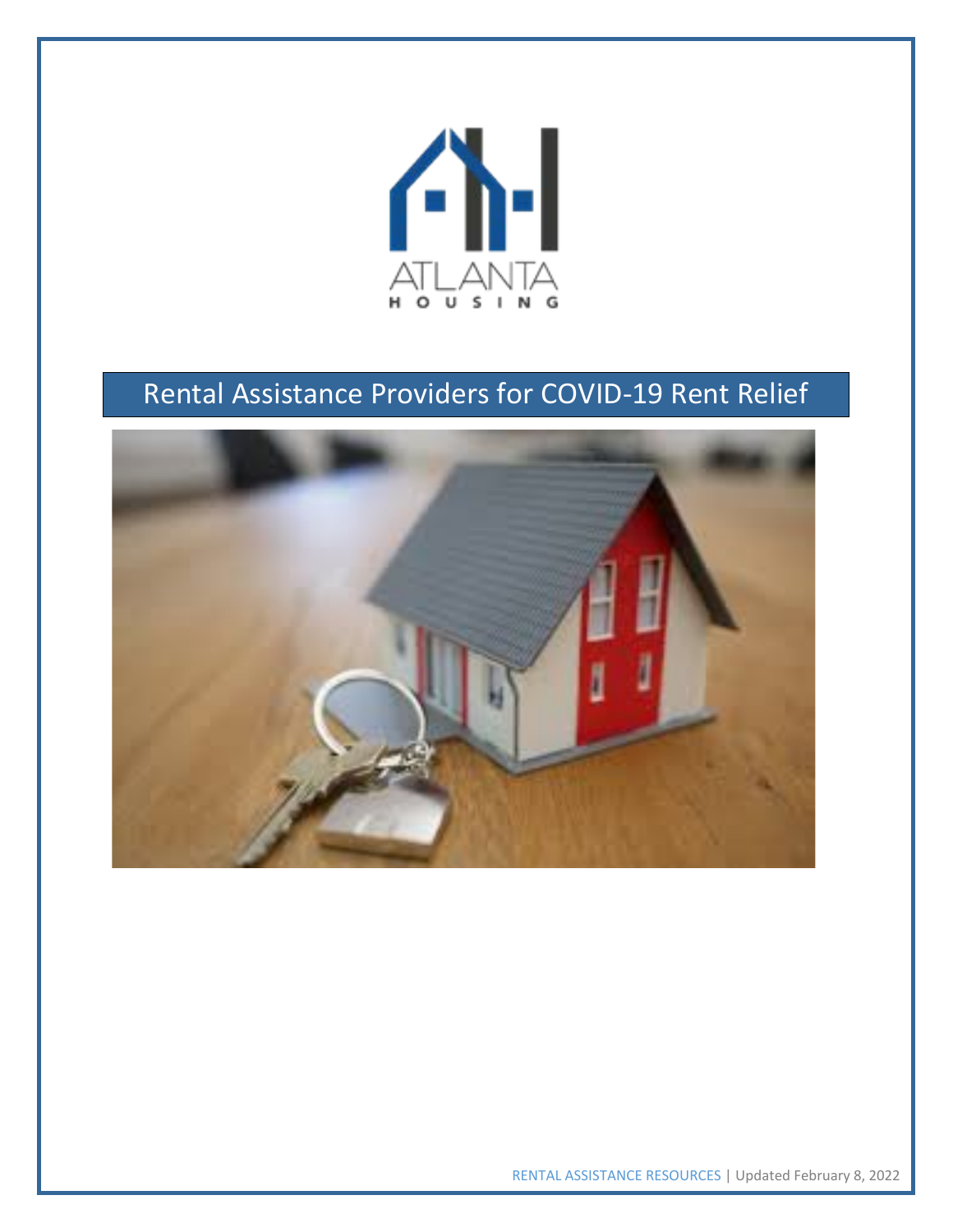| Organization                                                                                              | <b>Telephone</b><br>No.                        | Website                                                                                             | <b>Available Assistance</b>                                                                                                                                                                                                                                                                                                                                                                                                                                                                                                                                                                              |
|-----------------------------------------------------------------------------------------------------------|------------------------------------------------|-----------------------------------------------------------------------------------------------------|----------------------------------------------------------------------------------------------------------------------------------------------------------------------------------------------------------------------------------------------------------------------------------------------------------------------------------------------------------------------------------------------------------------------------------------------------------------------------------------------------------------------------------------------------------------------------------------------------------|
| City of Atlanta                                                                                           | Call 2-1-1                                     | http://211online.unitedwayatlant<br>a.org/                                                          | You can search here online, or download the 2-1-1 app to access their<br>searchable database of resources. You can also text GACovid19 to<br>898-211 to receive a list of available resources or text 211od to 898211<br>to receive a list of referrals based on your zip code.                                                                                                                                                                                                                                                                                                                          |
| <b>Fulton County</b><br>COVID-19<br><b>Emergency Rental</b><br>Assistance<br>Program                      | 1-833-716<br>$-2223$                           | https://www.fultoncountyga.g<br>ov/covid-19/rental-assistance                                       | Residents may submit their applications online.<br>Documents may be uploaded directly within the<br>application. Review the application checklist: https://<br>www.fultoncountyga.gov/-/media/FCG-ERAP-<br>Application-Checklist.ashx<br>For assistance, you can call 855-776-7912 to speak to a<br>live agent. Representatives are available Monday<br>through Friday, $8:30$ a.m. $-5$ p.m.                                                                                                                                                                                                            |
| The United Way of<br><b>Greater Atlanta</b><br>(UWGA)                                                     | $2 - 1 - 1$                                    | https://www.unitedwayatlanta<br>.org/atlanta-covid-19-<br>emergency-housing-<br>assistance-program/ | <b>Currently not accepting ERAP applications.</b><br>The program provides financial assistance to eligible<br>households for the payment of rent, rent arrears,<br>security deposits, utilities, utility arrears, internet,<br>water, sewer, and trash removal. This program seeks<br>to fill the gaps for those, who have lost income during<br>or as a result of the COVID-19 pandemic. The Atlanta<br>COVID-19 Emergency Housing Assistance Fund is<br>administered through United Way of Greater Atlanta<br>(UWGA) in collaboration with local nonprofits to<br>disperse the funds in the community. |
| The Salvation Army                                                                                        | 404-486-<br>2888 option<br>#2.                 | https://salvationarmyatlant<br>a.org/financial-emergency-<br>services/                              | Financial Assistance Line - telephone applications<br>only. Appointments are taken Fridays 8am - 11am.                                                                                                                                                                                                                                                                                                                                                                                                                                                                                                   |
| <b>Fulton Atlanta</b><br><b>Community Action</b><br><b>Authority Resource</b><br>Center (Lights &<br>Gas) | 404-320-<br>0166                               | https://facaa.org/programs                                                                          | Low-Income Home Energy Assistance Program<br>(LIHEAP) for Seniors (65+). All appointments for<br>November must be made calling 404-320-6715.<br>The 2022 online system for LIHEAP program will<br>reopen Wednesday, December 1, 2021 for the<br>general population.                                                                                                                                                                                                                                                                                                                                      |
| Georgia<br>Department of<br><b>Community Affairs</b><br>(DCA)                                             | 833-827-<br><b>RENT</b> or<br>833-827-<br>7368 | www.GeorgiaRentalAssist<br>ance.ga.gov                                                              | Tenant Requirements: (see full list on website)<br>• Identification (State ID or passport)<br>• Income documents for every adult (age 18 and older) in<br>the household<br>· Past due rent notice or utility bills, provider, and<br>account number<br>• Copy of lease<br>• Attest to unemployment eligibility OR documents<br>showing a reduction in income, significant costs, or<br>financial hardship due directly or indirectly to COVID-<br>19                                                                                                                                                     |